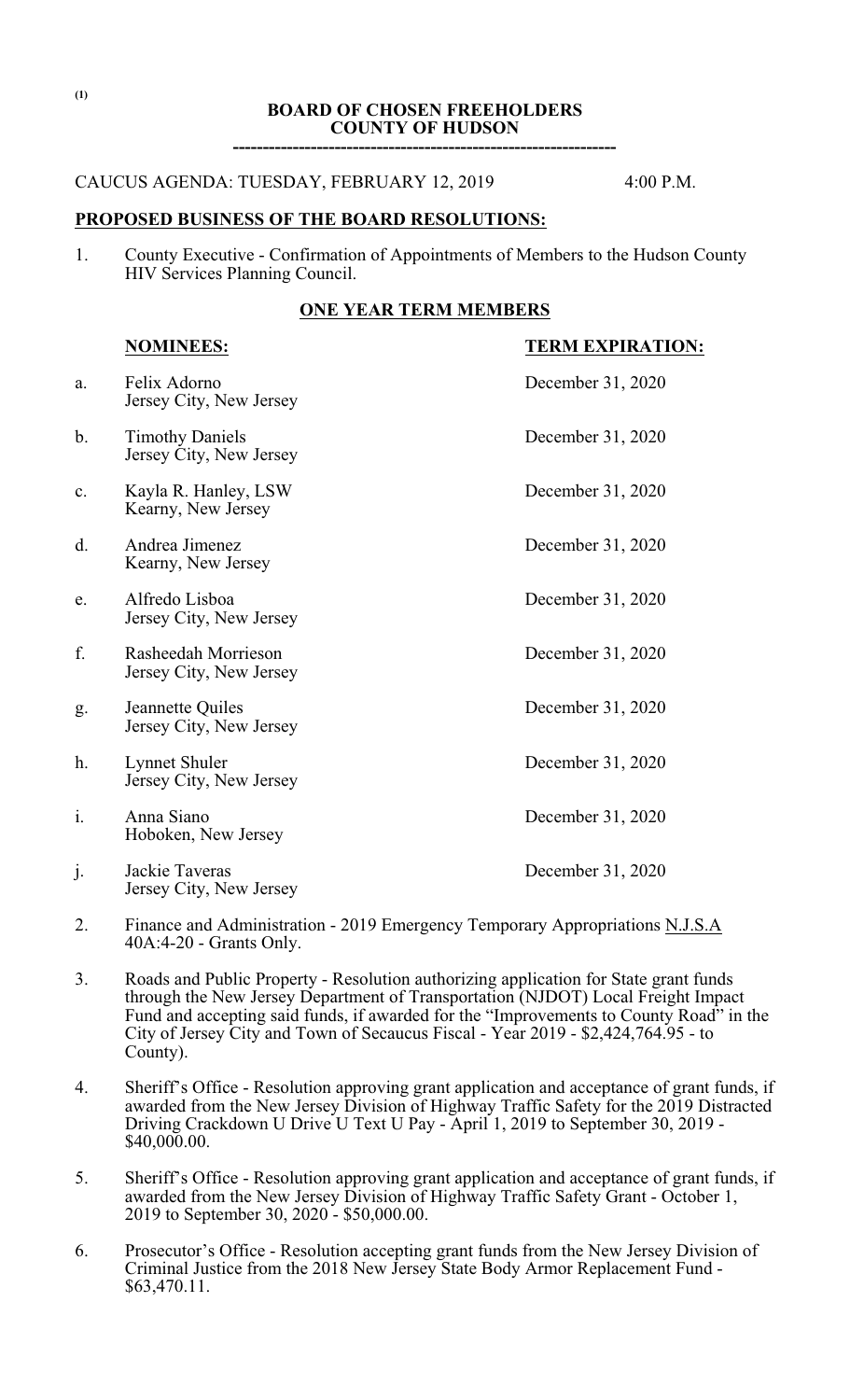- 7. Health and Human Services Resolution authorizing application and acceptance of funds, if awarded, from the New Jersey Governor's Council on Alcoholism and Drug Abuse for Fiscal Year 2020 - July 1, 2019 through June 30, 2020 - \$608,898.00.
- 8. Health and Human Services Resolution authorizing Ryan White Formula Grant Award allocations to various professional services providers and providers awarded through a competitive process - March 1, 2019 through February 29, 2020 - \$2,944,855.00.
- 9. Health and Human Services Resolution authorizing Ryan White Supplemental Grant Award Allocations to various professional services providers - March 1, 2019 through February 29, 2020 - \$1,644,459.00.
- 10. Health and Human Services Resolution authorizing Ryan White Minority AIDS Initiative (MAI) Grant Award Allocations to various professional services providers and providers awarded through a competitive process - March 1, 2019 through February 29, 2020 - \$458,138.00.
- 11. Health and Human Services Resolution awarding a Fair and Open Professional Services Contract to Holmwood Data Consulting for Quality Management, Administrative Support and Data Coordination Services for the Ryan White HIV/AIDS Services Program - March 1, 2019 through February 29, 2020 - \$150,000.00.
- 12. Prosecutor's Office Resolution authorizing payment to Cellebrite, Inc. for the support and maintenance of proprietary computer hardware and software for the purchase of Cellebrite Cellular Phone Extraction and Analyzation Software renewal and license renewal and for the purchase of a Cellebrite Cellular Phone Extraction Infield Unit Software renewal and license renewal for the Hudson County Prosecutor's Office - \$8,820.00.
- 13. Prosecutor's Office Resolution authorizing payment to Steven Simring, M.D., for professional services rendered on behalf of the Hudson County Prosecutor's Office - \$8,200.00.
- 14. Law Resolution awarding Professional Services Contract Non-Fair and Open to Frances Nicotra, Esq. to represent indigent persons in Family Court - January 1, 2019 to December 31, 2019 - \$32,000.00.
- 15. Law Resolution authorizing Sixth Amendment to professional services contract Non-Fair and Open for the provision of Environmental Engineering Services Dresdner Robin Environmental Management, Inc. - \$48,250.00.
- 16. Purchasing Approve Purchasing Agent's award, purchases made under State Contracts:

|               | <b>VENDOR</b>                               | <b>COMMODITY</b>                                                         | <b>AMOUNT</b> | <b>DEPT</b>                   |
|---------------|---------------------------------------------|--------------------------------------------------------------------------|---------------|-------------------------------|
| a.            | <b>Consolidated Steel</b><br>Kenilworth, NJ | Fencing along DeFino<br>Way (Engineering)                                | \$9,900.00    | Roads &<br>Public<br>Property |
| $\mathbf b$ . | Dell Marketing<br>Pittsburgh, PA            | <b>Bluestone Probate System</b><br>Software Annual<br>Maintenance        | \$20,391.94   | Surrogate's<br>Office         |
| c.            | <b>East River Energy</b><br>Guildford, CT   | Gasoline (87 Octane)                                                     | \$50,000.00   | Various                       |
| d.            | <i>*Fastenal Co.</i><br><b>Kearny</b> , NJ  | <b>Industrial Supplies</b><br>and Equipment                              | \$25,000.00   | <b>Various</b>                |
| e.            | <b>General Sales</b><br>Kenvil, NJ          | <b>Purchase Additional</b><br>Equipment for 2019<br>Ford Utility Vehicle | \$9,918.26    | Sheriff's<br>Office           |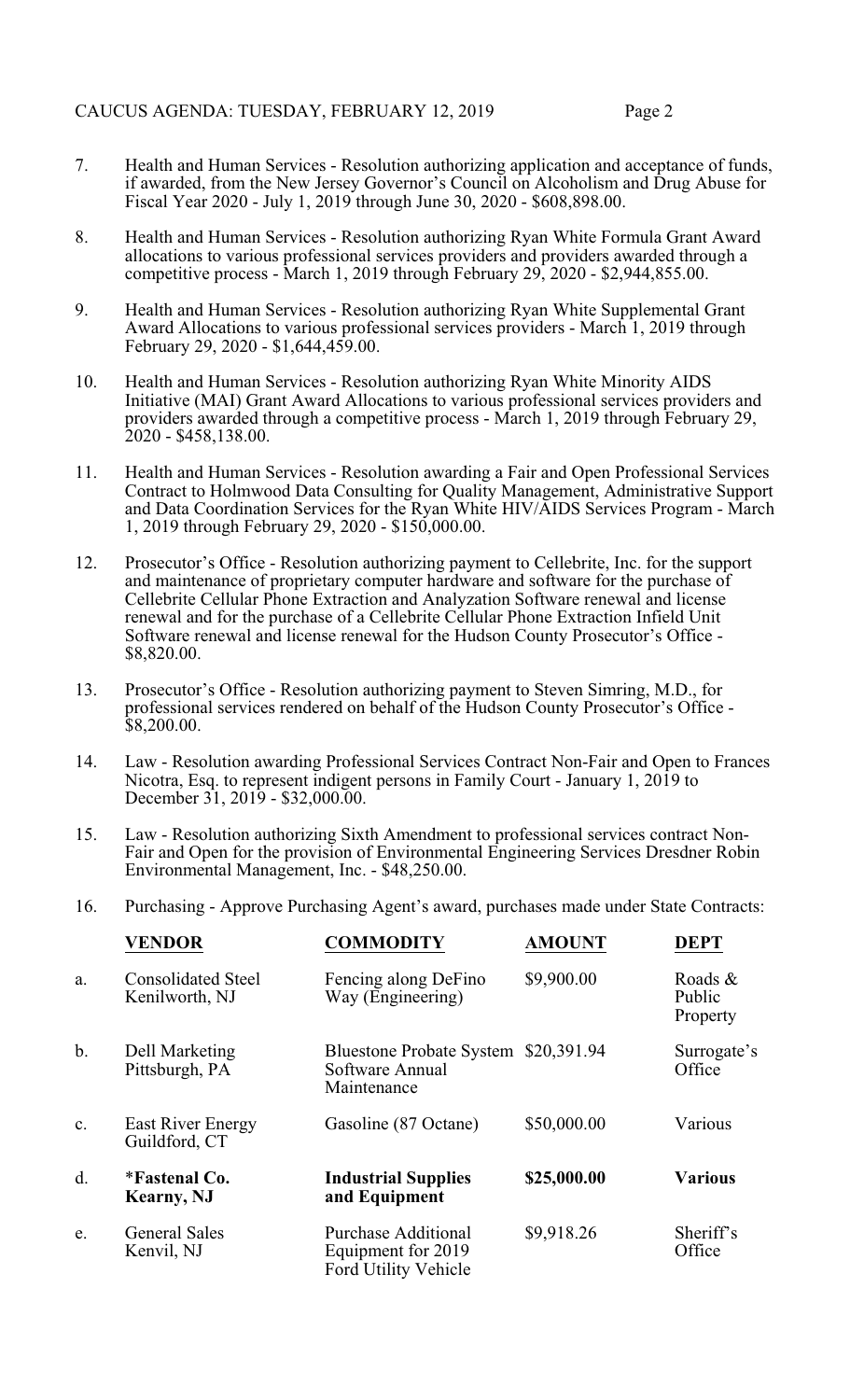| f.             | <b>Hertrich Fleet Service</b><br>Milford, DE         | Purchase $(6)$ six 2019<br><b>Ford Fusion Vehicles</b>                                    | \$106,650.00 | Prosecutor's<br>Office                      |
|----------------|------------------------------------------------------|-------------------------------------------------------------------------------------------|--------------|---------------------------------------------|
| g.             | *M&G Auto Parts, Inc.<br><b>North Bergen, NJ</b>     | <b>Auto Parts</b>                                                                         | \$10,000.00  | Roads &<br><b>Public</b><br><b>Property</b> |
| h.             | National Fuel Oil<br>Newark, NJ                      | Fuel Oil #2 (Heating)                                                                     | \$20,000.00  | Various                                     |
| $\mathbf{i}$ . | <b>Ricoh Business Solutions</b><br>Rochelle Park, NJ | Copier Maintenance,<br>Repairs, Parts, & Supplies                                         | \$25,000.00  | Various                                     |
| j.             | <b>**SHI</b> International<br><b>Somerset, NJ</b>    | <b>SolarWinds License</b><br><b>Renewal for Software</b><br>and Monitors<br>(\$12,560.16) | \$135,805.79 | Data<br><b>Processing</b>                   |
|                |                                                      | Adobe VIP Enterprise<br>Agreement (\$12,334.63)                                           |              | Data<br>Processing                          |
|                |                                                      | <b>Replace Existing Server</b><br>$(\$60,911.00)$                                         |              | Correctional<br>Center                      |
|                |                                                      | Software Licenses and<br><b>Related Services</b><br>$(\$50,000.00)$                       |              | Various                                     |
| k.             | Van Dine's Inc.<br>Hackensack, NJ                    | <b>Purchase of Snow Plows</b><br>and Blades                                               | \$25,000.00  | Parks                                       |
| 1.             | *W.B. Mason Co., Inc.<br>Secaucus, N.J.              | <b>Office Furniture</b><br>$(\$5,529.30)$                                                 | \$35,529.30  | Sheriff's<br><b>Office</b>                  |
|                |                                                      | <b>Office Supplies</b><br>(\$30,000.00)                                                   |              | <b>Various</b>                              |
| m.             | Xerox Corp.<br>Lewisville, TX                        | Copier Maintenance,<br>Repairs, Parts and Supplies                                        | \$50,000.00  | Various                                     |
|                |                                                      | <b>TOTAL</b>                                                                              | \$523,195.29 |                                             |

#### **\*Denotes: Hudson County Vendor \*\*Denotes: WBE**

17. Purchasing - Purchases made under The Education Services Commission of New Jersey Pricing System, formally known as "The Middlesex Regional Educational Services Commission."

|    | <b>VENDOR</b>                             | <b>COMMODITY</b>                                                                                                  | <b>AMOUNT</b> | <b>DEPT</b>                                 |
|----|-------------------------------------------|-------------------------------------------------------------------------------------------------------------------|---------------|---------------------------------------------|
| a. | <b>CDW</b> Government<br>Vernon, Hill, IL | Computers and Associated \$25,000.00<br>Products                                                                  |               | Various                                     |
| b. | **Murray Paving<br>Hackensack, NJ         | <b>Phase 2 of the</b><br><b>Restoration of the Barn</b><br><b>Carriage Roof in Lincoln</b><br>Park (\$176,792.51) | \$239,953.36  | <b>Parks</b>                                |
|    |                                           | <b>Additional Electrical</b><br><b>Upgrades for Motorola</b><br><b>P25 Radio System</b><br>(S63, 160.85)          |               | Roads &<br><b>Public</b><br><b>Property</b> |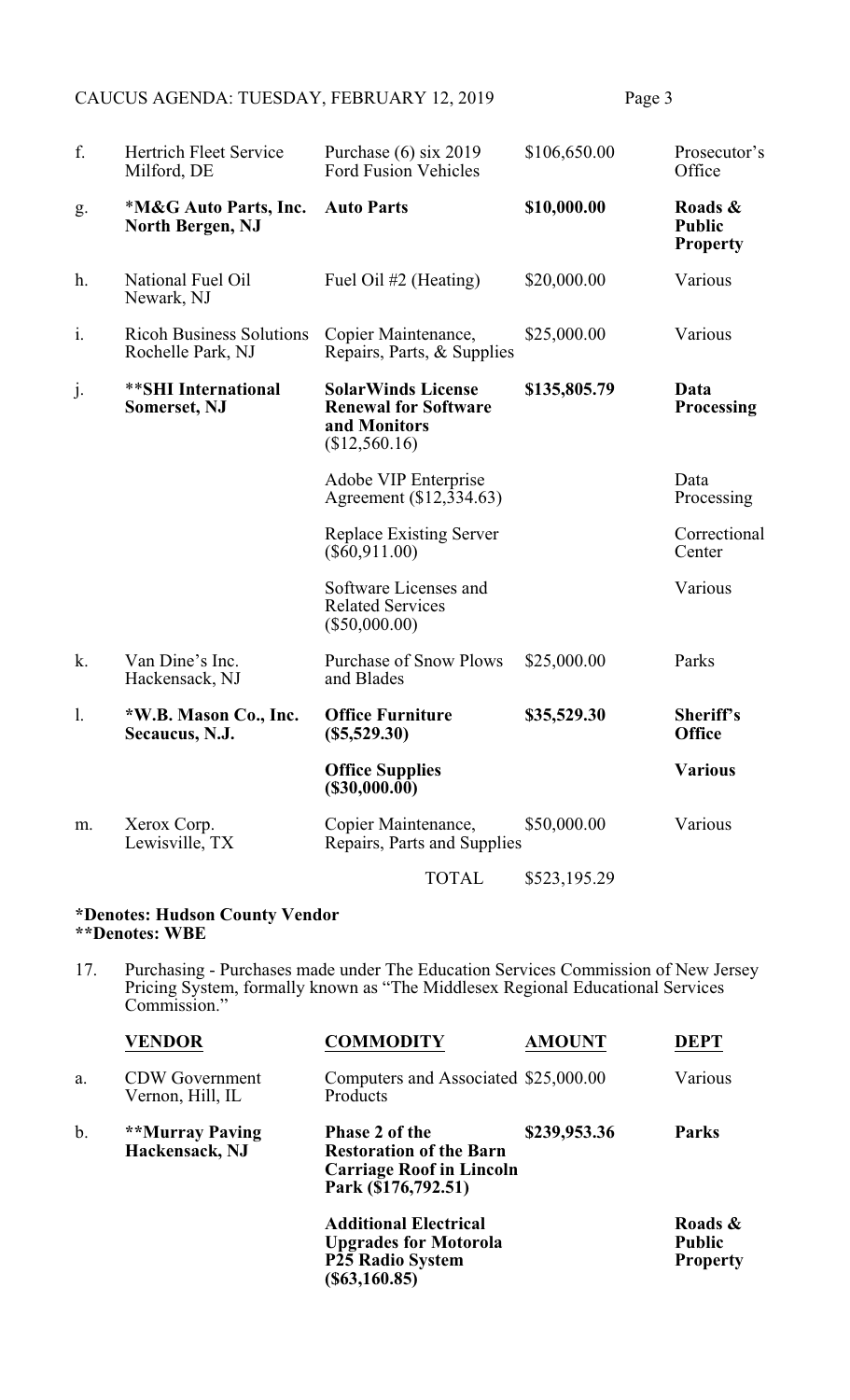| c. | *V.E. Ralph & Son<br><b>Kearny</b> , NJ | Purchase Mini First Aid \$104,908.66<br><b>Kits and Specialized</b><br><b>Tactics for Swat Team</b><br>(S5,311.82) | <b>Prosecutor's</b><br><b>Office</b> |
|----|-----------------------------------------|--------------------------------------------------------------------------------------------------------------------|--------------------------------------|
|    |                                         | <b>Purchase Emergency</b>                                                                                          | Roads &                              |
|    |                                         | <b>Medical Trauma</b>                                                                                              | <b>Public</b>                        |
|    |                                         | <b>Equipment for Hudson</b>                                                                                        | <b>Property</b>                      |
|    |                                         | <b>County Rescue Task</b>                                                                                          |                                      |
|    |                                         | <b>Force (Office of Emergency</b>                                                                                  |                                      |
|    |                                         | <b>Management</b> (\$99,596.84)                                                                                    |                                      |

# **\*Denotes: Hudson County Vendor**

#### **\*\* Denotes: SBE**

- 18. Purchasing Approve Purchasing Agent's awards:
	- a. Purchase Solar Salt Roads and Public Property one (1) reply two (2) year period - East Coast Salt Distribution, Inc. - contract shall not exceed \$16,513.50.

TOTAL \$369,862.02

- b. CONTRACT EXTENSION Rubbish Removal Parks and Roads and Public Property - March 9, 2019 to June 8, 2019 - County reserves the right to terminate upon 7 days notice - Joseph Smentkowski, Inc. - contract shall not exceed  $$194,946.00.$
- c. REQUEST FOR FUNDS Automotive Parts Including Automobile and Truck Parts - Northeast Auto Truck Parts, LLC - additional funds requested \$40,000.00 new contract amount \$450,000.00.
- d. REQUEST FOR FUNDS Automotive Parts Including Automobile and Truck Parts - M&G Auto Parts, Inc. - additional funds requested \$40,000.00 - new contract amount \$624,000.00.
- e. REQUEST FOR FUNDS Standby Generators and Switch Maintenance Roads and Public Property - Weld Power Service Company - original contract amount \$98,000.00 - Contract Addition No. 1 (Approved 12/20/2018) \$5,000.00 - Additional Funds Requested \$20,000.00 - new contract amount \$123,000.00.
- 19. County Clerk/Superintendents of Elections/Clerk of the Board of Elections Resolution amending Resolution Nos. 42-1-2017 and 762-12-2018 extending the contract term and approving Addition No. 2 to a Fair and Open Contract with Royal Printing Service for the provision of election related printing services on behalf of the County Clerk, Superintendent of Elections and Board of Elections - Printing of Election Materials - $$40,000.00.$
- 20. Law Resolution authorizing a Burial Benefit Payment for retired employee members of the Hudson County Employees' Pension Fund - \$712,000.00.
- 21. Law Resolution authorizing the use of Competitive Contracting to retain environmental related consulting services for the Department of Parks and Recreation, Division of Housing and Community Development.
- 22. Corrections Resolution amending Resolution No. 283-5-2018 to extend a Non-Fair and Open Professional Service Contract with Horizon Health Center, Inc. a Federally Qualified Health Center ("FQHC") - March 1, 2019 to April 30, 2019 - \$100,000.00.
- 23. Law Resolution authorizing the use of Competitive Contracting to retain the medical services of a fully certified Federally Qualified Health Center ("FQHC").